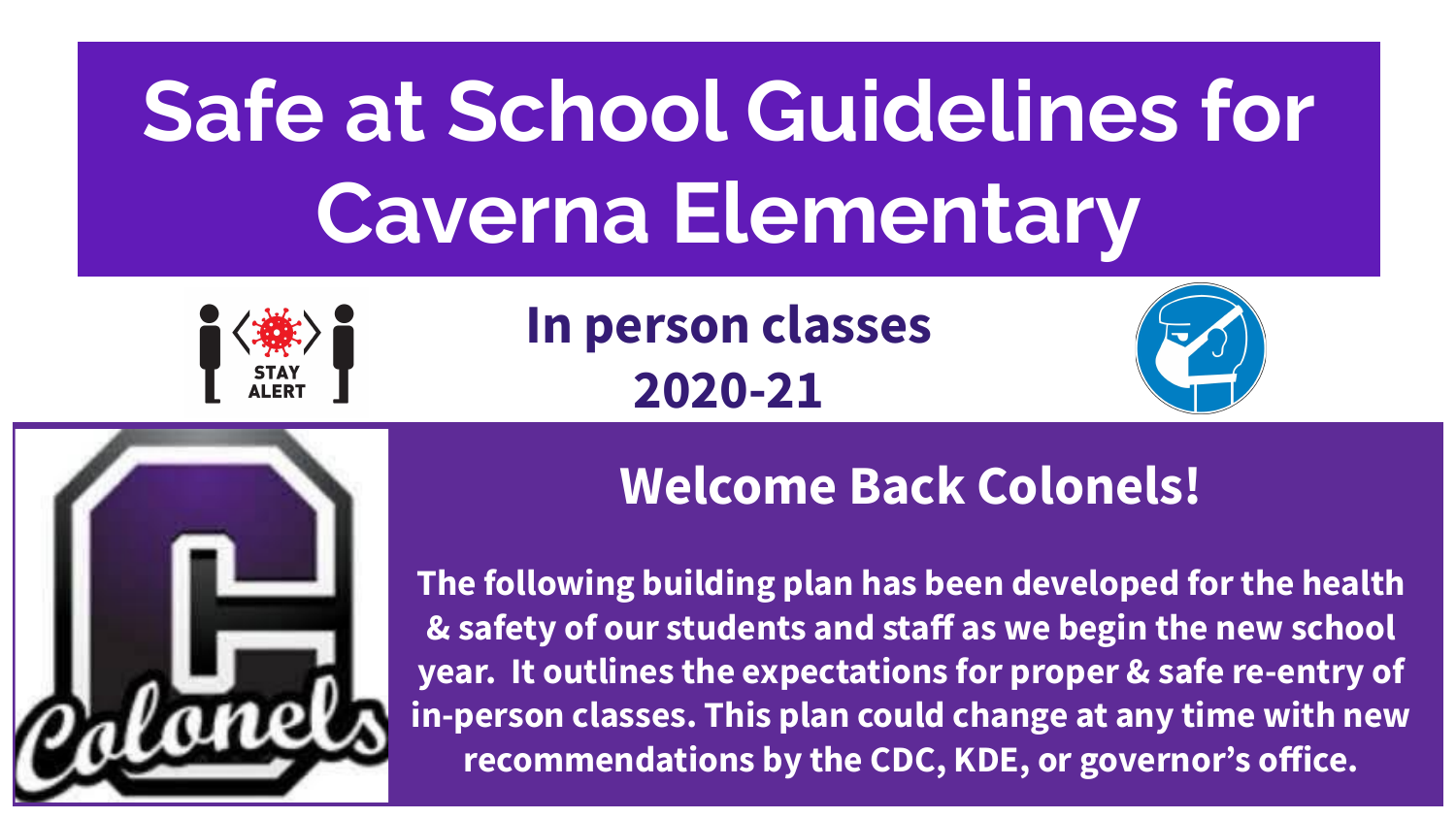### **GENERAL SAFETY GUIDELINES AT SCHOOL**

\*ALL students and staff are **required** to wear a face covering or mask (unless there is a medical issue) when they enter the building and when in transition throughout the school day. Preschool and kindergarten students are not required to wear a mask.

\*Students and staff may remove their face covering or mask while sitting in an area or classroom and can maintain social distancing of six feet or more

\*Students and staff will practice **social distancing** (6 feet apart) rule as much as possible while at school; anytime this is not possible, face coverings or masks are required

\*Anyone with a temperature of **100.4 degrees** or above will not be allowed to enter the school

\*When students/staff enter the school and/or classroom, they will **wash or sanitize** their hands

\*Time between classes/activities will be allowed for **proper cleaning & disinfection** of high-touch areas/surfaces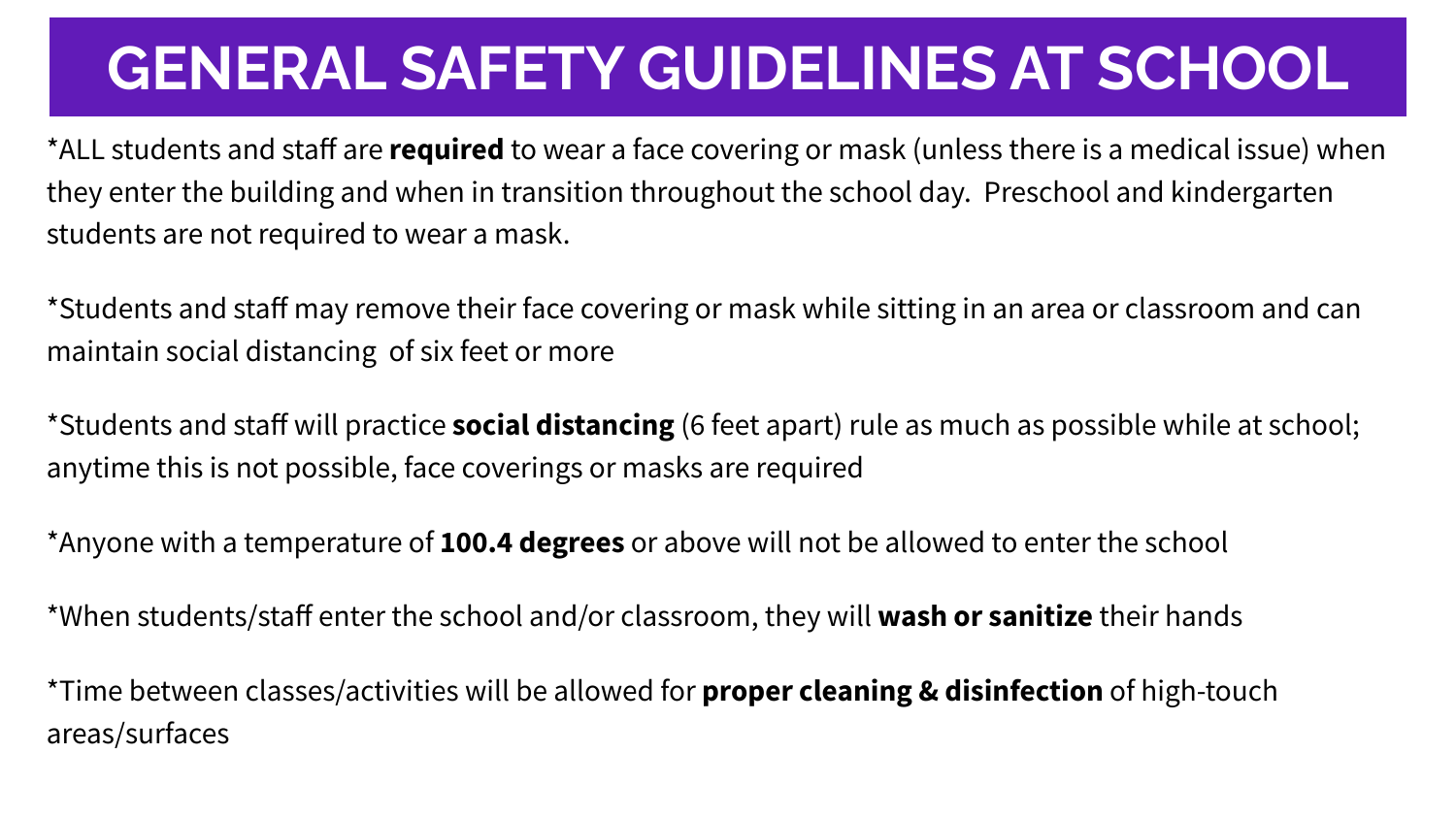# **GENERAL SAFETY GUIDELINES AT SCHOOL**

#### **STUDENTS OR STAFF SHOULD STAY HOME IF THEY FEEL SICK OR EXPERIENCE ANY OF THE FOLLOWING:**

- Temperature of 100.4 or greater
- Moderate to excessive Coughing/sneezing
- Vomiting/Diarrhea
- New Rash
- Exposure to a COVID-19 case/person
- Tests positive to COVID-19



#### **STUDENTS WILL ALSO BE ISOLATED WITH SUPERVISION AND SENT HOME IF THEY EXPERIENCE ANY OF THE SYMPTOMS DURING THE SCHOOL DAY FOR THE SAFETY OF EVERYONE**

- **→ Students will have assigned seating in all classes at six (6) feet apart or as much as possible and facing the same direction**
- **→ Students will have assigned seating at breakfast & lunch**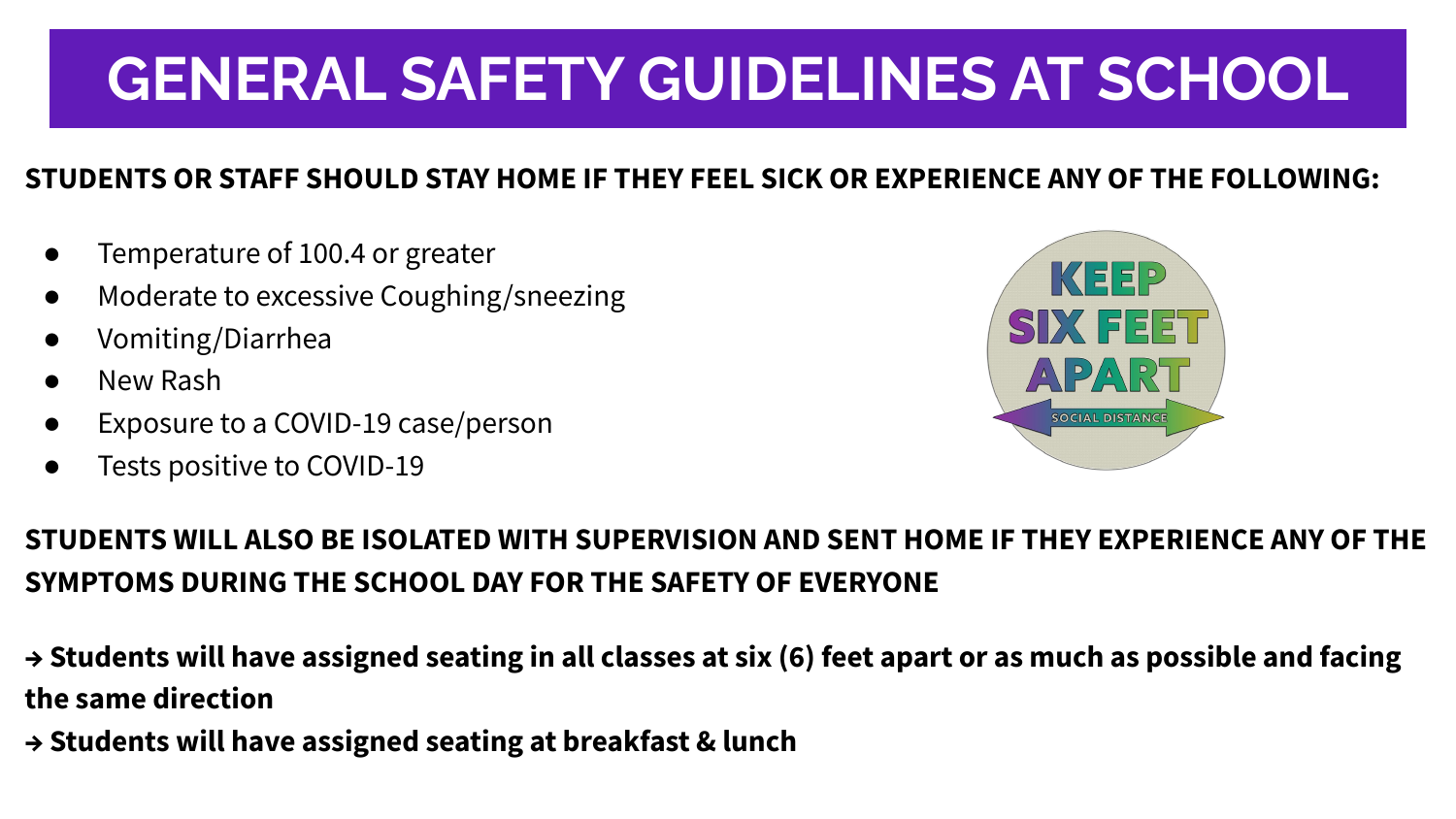### **FACE COVERINGS & MASKS**

- Students and staff are expected to **provide their own face covering or mask** on a daily basis.
- Students and staff may be exempt from wearing a mask by providing a medical waiver or doctor's statement. Preschool and kindergarten students are exempt from wearing a mask.
- All face coverings and/or masks must be school appropriate and adhere to dress code
- Masks can be lowered during classroom time if all students & staff are seated 6-feet apart
- Students who refuse to adhere to wearing a face covering/mask at the appropriate times or social distance will be sent home and will be registered for the virtual option
- All face coverings/masks should:
	- \*Cover both nose & mouth
	- \*Fit snugly and be secured with ties or ear loops
	- \*Allow for breathing without restriction
	- \*Be able to be laundered & machine dried without damage or change in shape

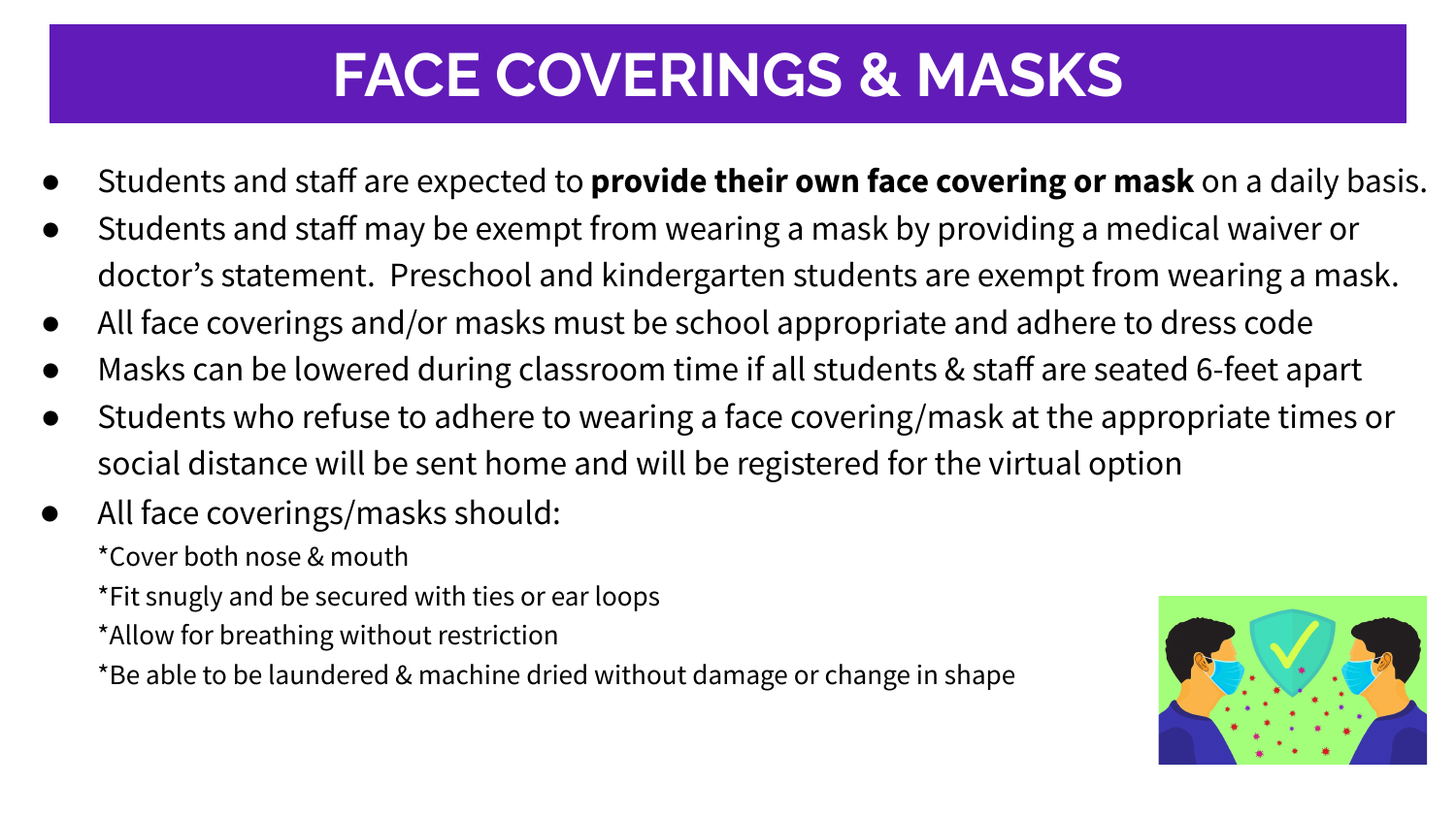# **MORNING PROCEDURES**

- **● Doors will open at 6:45 am at CES**
- **Temperature checks will be conducted for all car riders before entering school. Bus riders will be checked before boarding the bus.**



- **● All bus riders will enter through the front doors and report directly to their classroom unless getting grab and go breakfast**
- **● All car riders must wait inside their vehicle until temperature check is completed**
- **● All car riders will enter through the back doors and report directly to their classrooms, unless getting grab & go breakfast in the cafe**
- **● Parents shall not escort students into the school building**
- **● Practice social distancing as much as possible**
- **● Face covering or masks shall be worn entering the building and in the hallways unless the students are in preschool or kindergarten**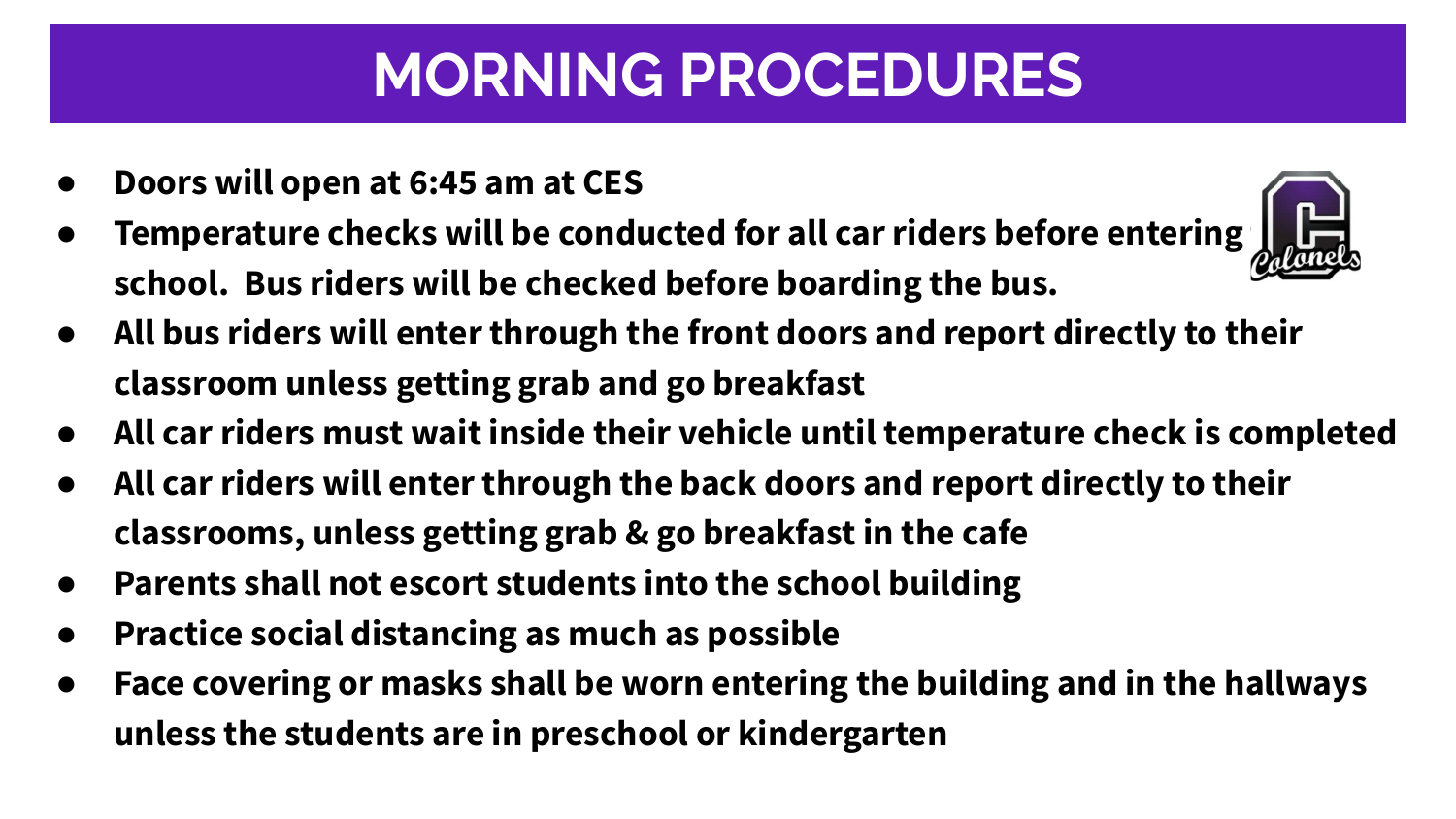### **HALLWAY PROCEDURES**

- **● One way traffic on the right side of hall will be expected throughout the building**
- **● Students & staff shall walk on the right side of the hallway**
- **● Students & staff shall walk single or double file in the hallways**
- **● Students & staff shall practice social distancing as much as possible in the hallways**
- **● Students shall not walk in groups or huddle up in the hallways for any reason**
- **● Water fountains will not be allowed to use; students may bring their own water bottles and refill their bottles at the bottle filling stations**
- **● Read and follow all signage concerning safety guidelines**

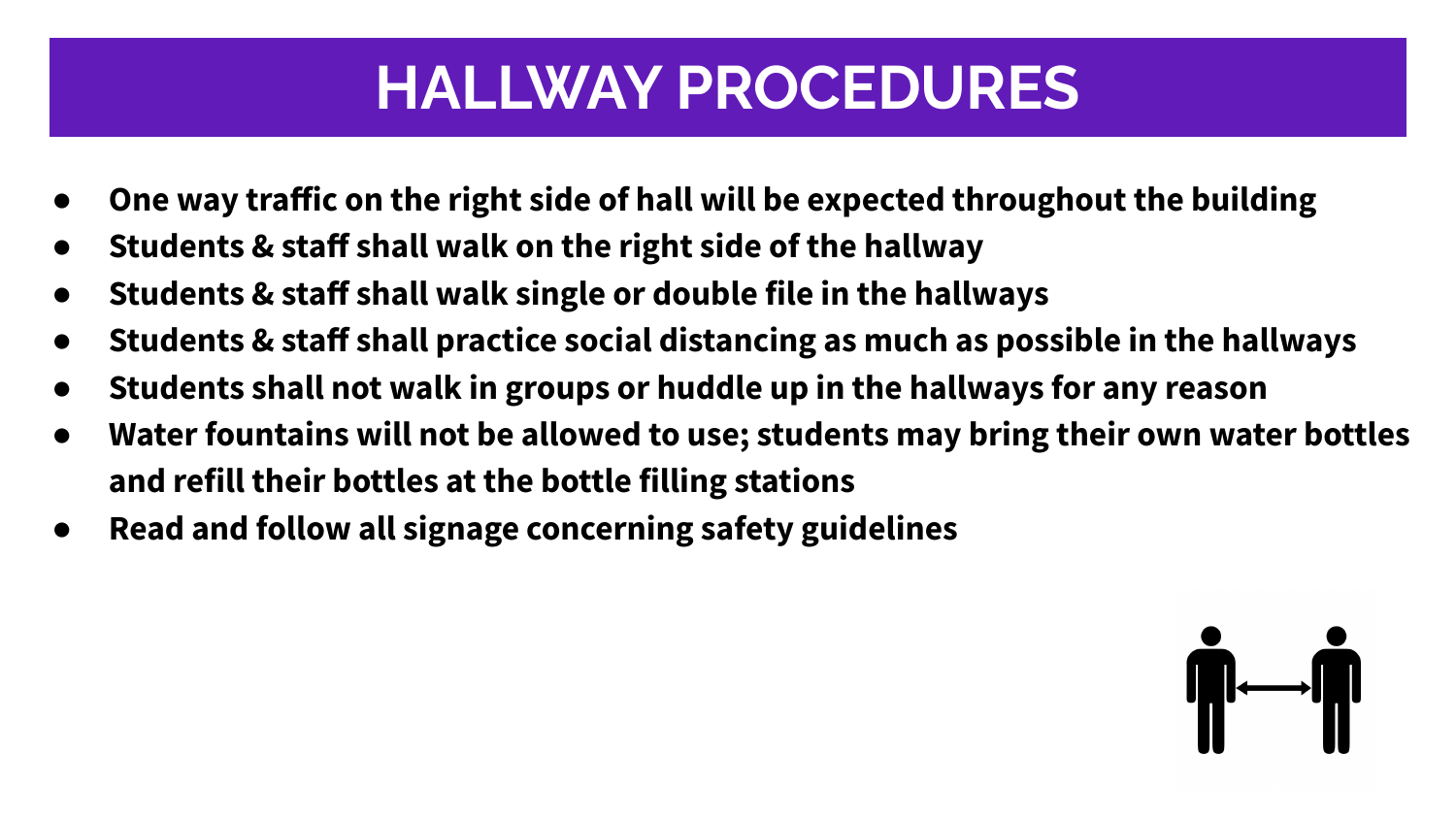### **BREAKFAST & LUNCH**

- **● Students will have assigned seats at breakfast and lunch for contact tracing purposes**
- **● Face coverings or masks are required in transition to and from breakfast/lunch**

#### **BREAKFAST**

**CES breakfast will be grab and go.**

#### **LUNCH**

**CES lunch will be in the cafeteria with assigned seats that follow social distancing guidelines.**

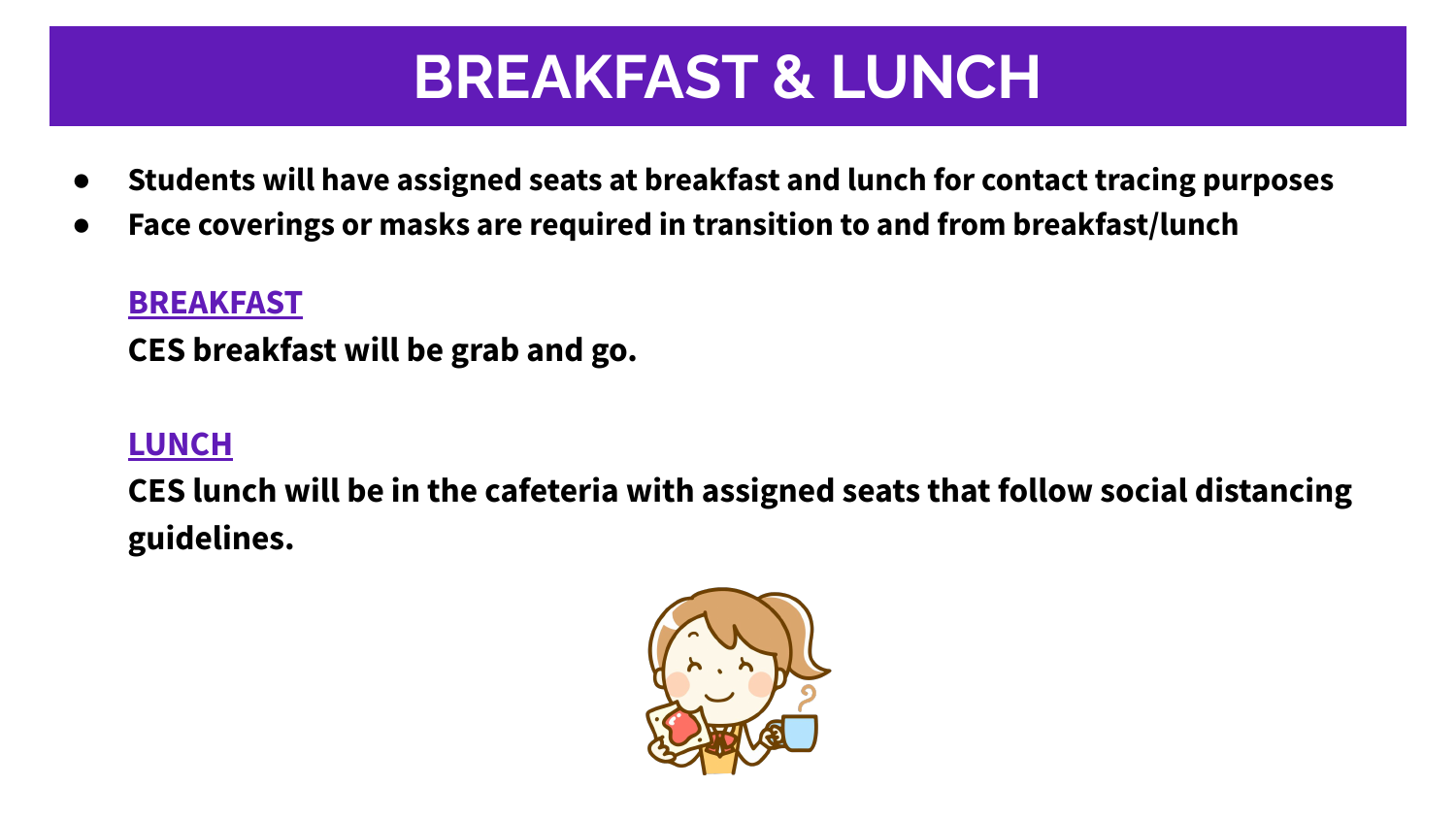#### **DISMISSAL**

**Dismissal will be as followed: (by announcements)**

⦿ **Car riders \*All car riders will exit through the back doors \*Student pickups will be in the designated pick up line; no parking in the lot**

- ⦿ **Bus riders will be released by grade levels.**
- ↳ **Students will need to go directly to their assigned exit as they are dismissed**
- ↳ **Face coverings or masks are required during transition**
- ↳ **Teachers will escort students to their appropriate bus**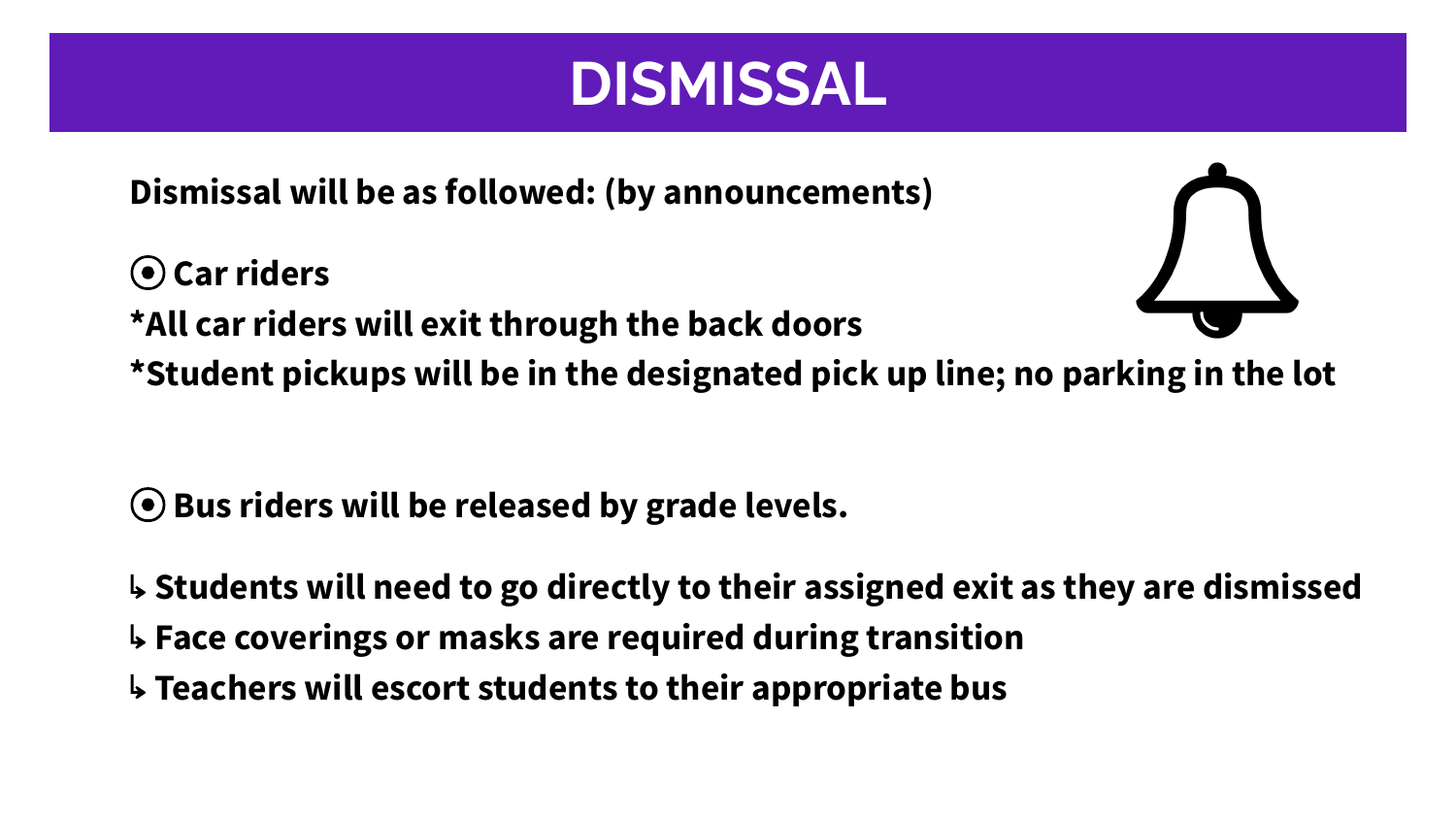#### **VISITORS**

- **● Visitors are welcome, but will be limited as much as possible**
- **● All parents/guardians/visitors must check in at the front office**
- **● Temperature checks and contact tracing will be required for anyone entering the building**
- **● Face coverings or masks are required to enter the building**



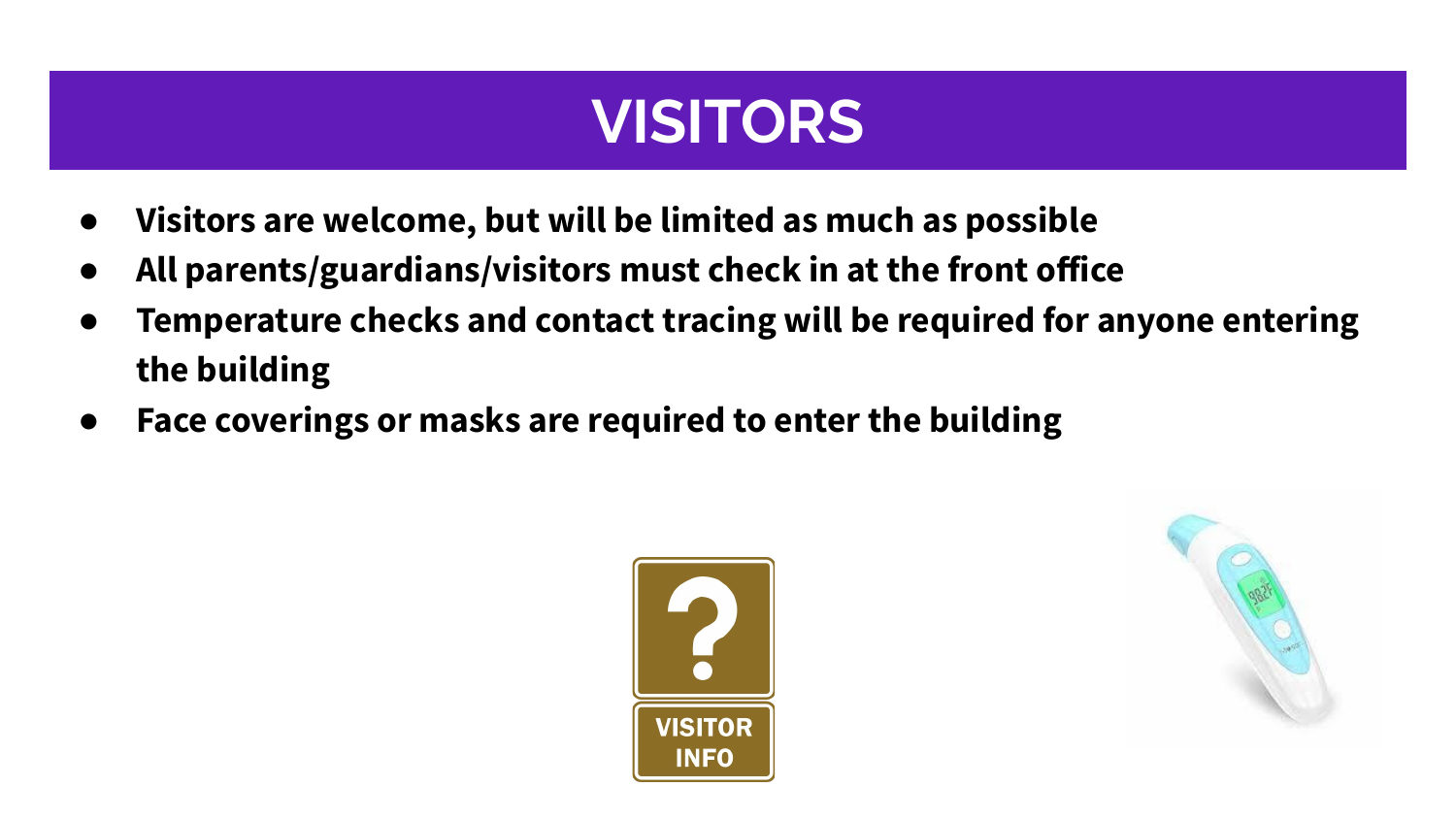#### **CES Parent Nights**

**Thursday 8/13 - 4th and 5th grade** 

**Monday 8/17 - 2nd and 3rd grade**

**Tuesday 8/18 - Kindergarten and 1st grade**



**\*Each night will have two sessions. The first session is 5 - 6 pm and will accommodate parents of in-person students. The second session is 6:15 - 7:15 pm and will accommodate parents of virtual students.** 

**\*We ask only one parent per student to attend. No students.**